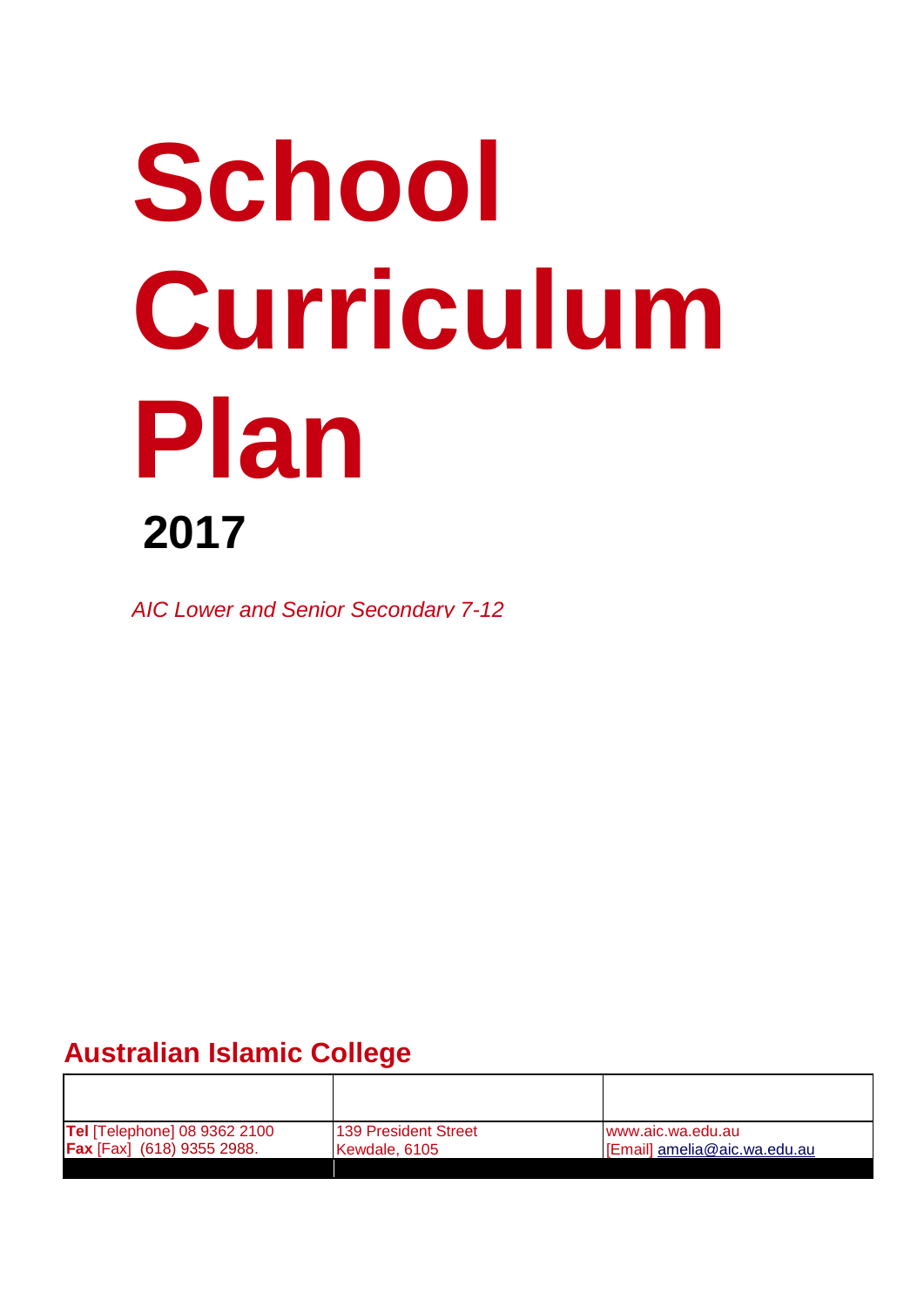# **VISUAL ARTS LEARNING AREA**

The Department aims to ensure that students develop understandings, skills and attitudes relevant to both individual and vocational needs, thereby enabling them to fulfil their potential and contribute positively to society. Students develop relevant skills and understandings in a wide range of areas relating to visual art.

Visual Art subject provide students with the underlying skills base for further study and development in Senior School. These fundamental skills are even more important now that students are able to study Senior School courses in this area which lead to tertiary entrance scores. The ability to apply learning from a number of areas will be an advantage in gaining university entry for many students.

### **Lower School Years 7 to 10**

The Visual Art area offers the following discipline for year 7 to 10 Students.

| <b>Subject</b>    | Year<br>Group | No of Hours per<br>week |
|-------------------|---------------|-------------------------|
| <b>Visual Art</b> | '-9           |                         |

### **Upper School Years 11 to 12**

The Visual Art area offers the following discipline for year 11 to 12 Students.

| <b>Subject</b>                                                                                        | Year<br><b>Group</b> | <b>No of Hours per</b><br>week |
|-------------------------------------------------------------------------------------------------------|----------------------|--------------------------------|
| <b>Visual Art Course</b><br>Year 12 Stage 1, 1CVAR<br>&1DVAR<br><b>Year 11</b> Visual Arts General 11 |                      |                                |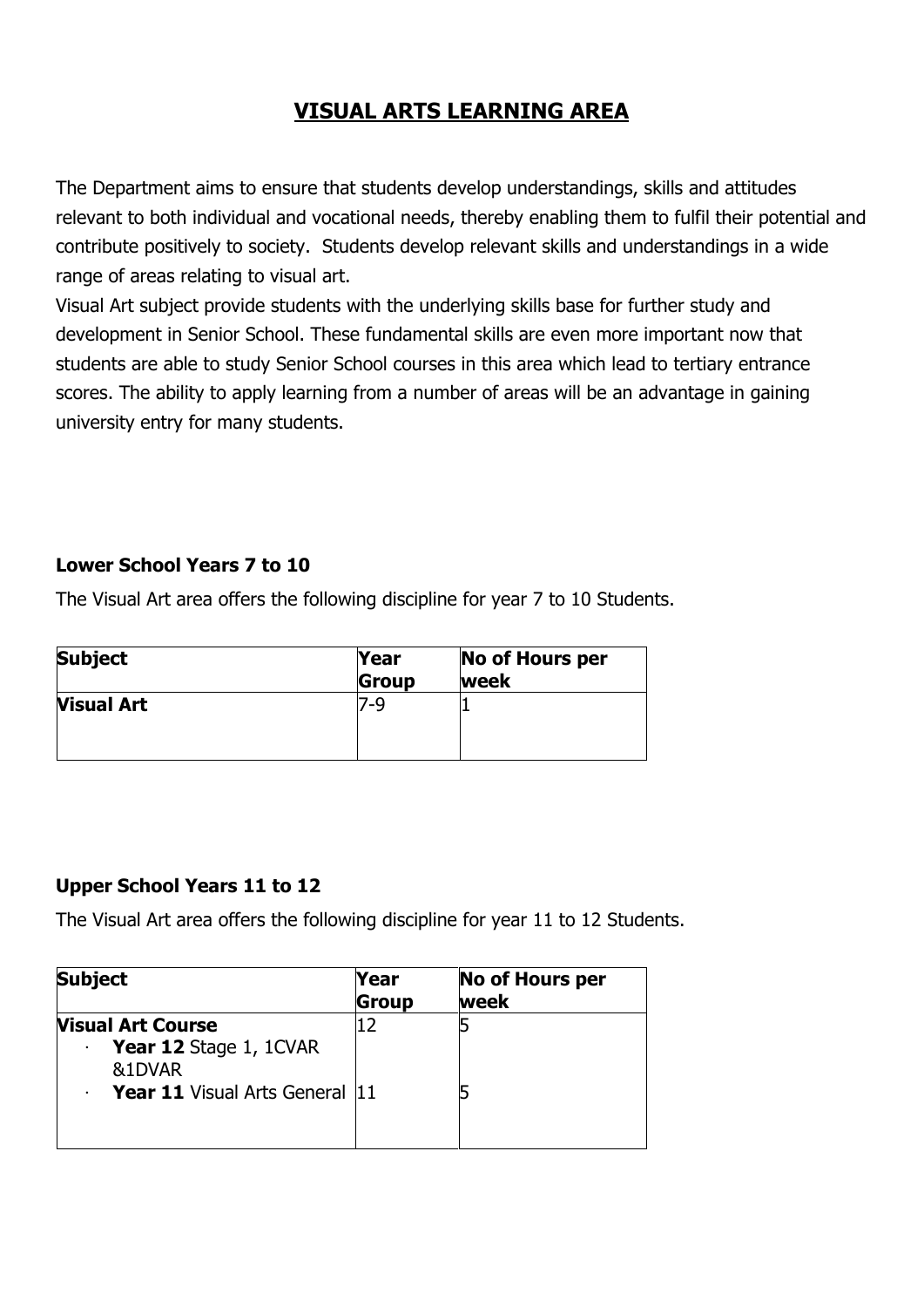# **Guidelines for the Delivery of the curriculum:**

### 1. **Teaching and Learning Programs:**

All teachers should distribute a copy of teaching program, assessment policy. All year 712 programs must be strictly followed. Any part of the program must not be changed without prior permission or consultation with the HOLA. All assessment tasks mentioned in this program must be administered all the time unless otherwise discussed with the HOLA. Any modification /change in the program/ assessments tasks must be discussed in the general departmental meeting.

### 2**. Assessments:**

- a) All formal assessments must be carried out on the same week for respective year levels. Teachers are given responsibility for writing some part of the tests; answer keys for marking and the final test are compiled by HOLA. Feedback must be given to students as soon as possible and students should do the correction in their own time and must understand their mistakes for that particular test.
- b) The school policy is to evaluate students twice a term on the term test and the assessment task.

### 3. **Reporting and Marks Analysis:**

Reports for every year group need to be submitted electronically on the AIC info. Names of all the students on risk from year 12 should be given to the HOLA as well to the Deputy Principal (Sr. Islam) fortnightly.

Once the marks are entered by the teachers, teachers send their analysis to the HOLA. Then HOLA analyses the results and send the report to the principal and to the Deputy Principal with the board report.

### 4**. Teacher's resource files:**

All teachers must keep a resource file for each Year group containing:

- a) Programs/syllabuses
- b) Assessment tasks with marking keys
- c) Worksheets

### 5. **Students' portfolios / files:**

- a) Marked assessment tasks need to be put in students' portfolios.
- b) The Head of Learning Area is required to evaluate student's work to make sure that programs are followed and assessment items are marked properly.

### 6**. File inspections:**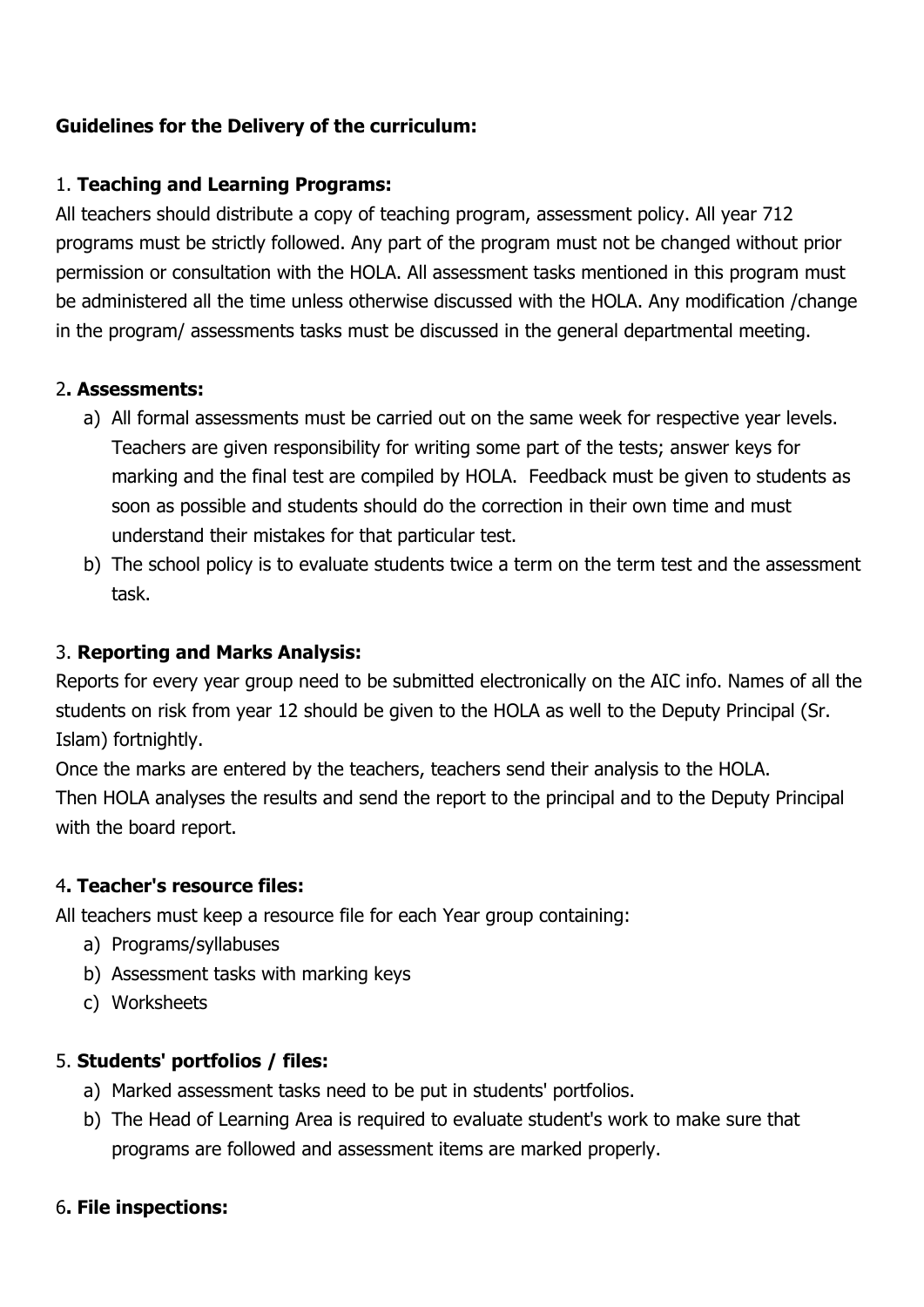With prior notification, the HOLA will be checking student' files. All teachers will be given a checklist prior to the file inspection date.

# 7. **Teaching Year 12 subjects:**

The programs, tasks and exams for the year 11 and 12 courses is managed by the teacher teaching that course. The teachers has to follow all the programs designed by curriculum council and follow the guidelines mentioned by Curriculum council.

All teachers teaching Year 12 subjects must provide students sufficient study materials and past WACE examination papers and must ensure that students practice. Fortnightly feedback about the students' performance should be given to HOLA and Deputy Principal.

# 8. **External Moderation for year 12 subjects:**

Teachers teaching year 12 subjects should do small group moderation if the number of students is less than 10. In 2014, AIT stage 3 and Computer science stage 3 are moderation with Damla College and Guildford Grammar.

9. **Students' work samples**: Teachers must give Head of learning area the work samples of their students every term.

10. **Relief work:** Teachers must provide relief work in the central office if they are not coming to school.

11. **Professional Development**: Teachers must get their P.D approve from the HOLA before they register for the P.D. The HOLA has to get the approval from the Principal.

As the **Australian curriculum for Visual Art** will be endorsed soon so teachers need to get the professional development for the new curriculum in 2018.

12. **Consensus Moderation**: Teachers teaching year 12 must attend **consensus moderation meetings**. The information will be sent to the teachers by Deputy Principal.

13**. Dept. Meetings**: All the teachers must attend dept. meetings organised by HOLA from time to time.

14. **Use of Cameras:** Teachers need to book these equipment at least a week before using with HOLA.

15. **Laptops:** In all the labs there are at the most 20-25 desktops computers. But if the teachers have more students then all those teachers are given laptops so that rest of the students can use the laptops.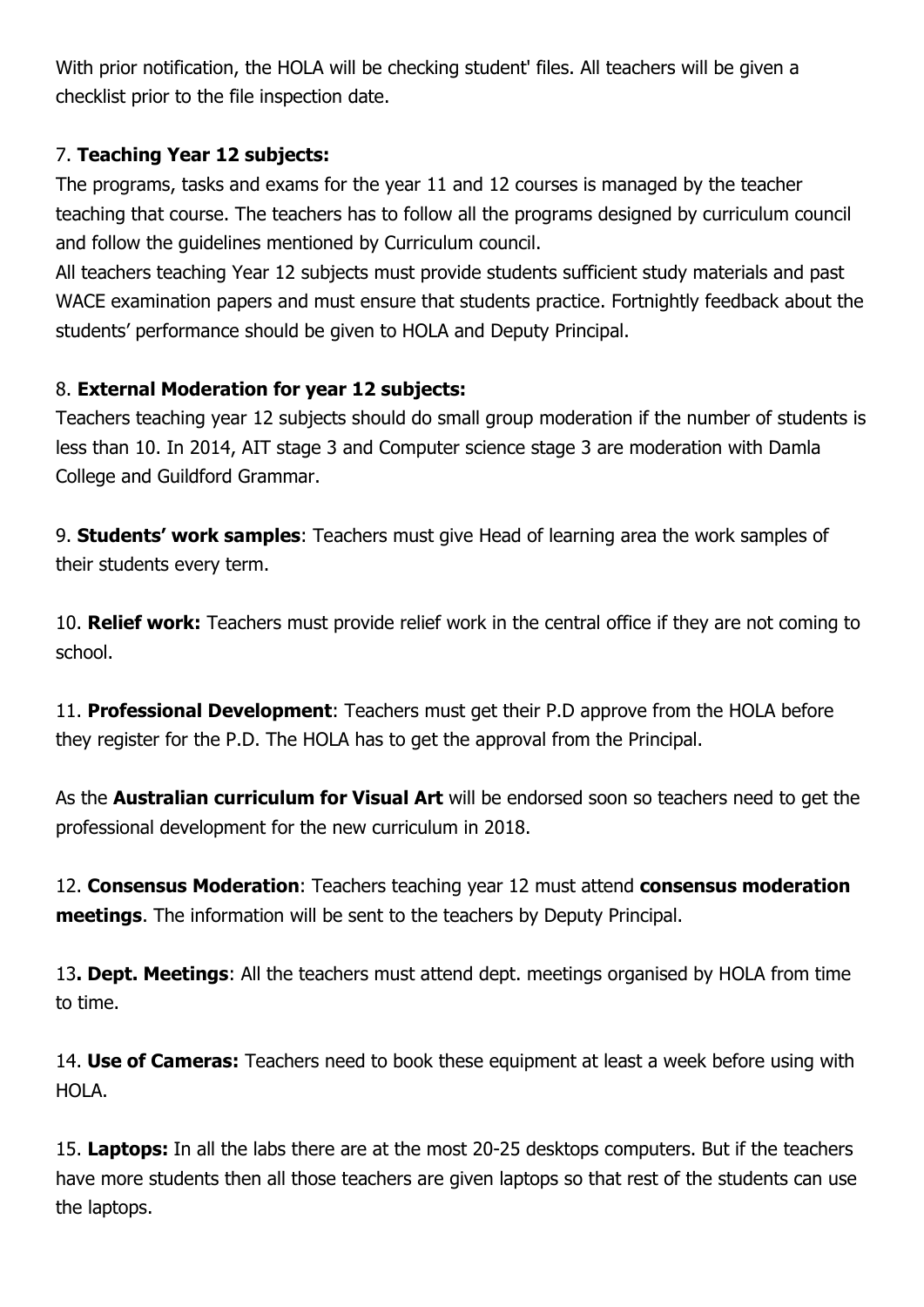16. **Resources and other issues:** Teachers need to ask HOLA for if they need any anything for example books, art materials, cameras etc.

# **Visual Art:**

The Visual Art course is a yearly course in years 7 to 9 running one hour per week. The Visual Art course introduces students to a range of art movements, art materials and media, incorporate technology were possible. The major goals of the Visual Arts Department are to apply art principles and elements to two- and three-dimensional visual problems, to manipulate basic art media and techniques, to identify major periods in art history, to use drawing, painting, sculpting to arrive at solutions of visual problems, and to produce original artwork. Skills obtained through this course may assist students to complete assessments from other learning areas. Students also become aware of the various impacts of different types of arts on the society and or their personal lives.

# **Year 7:**

This course is primarily concerned with introducing the students to several different visual art media, materials, art movements in engaging and enjoyable methods.

The aim of this course is to introduce students to the rich temporary and tradition of western and Asian art and to assist the students in understanding and appreciating key examples of art. The major focus is on works of art and artists who have shaped the major movements of Western and Asian art. The information is presented chronologically and students are made aware of corresponding historical and cultural developments. This course also develops skills necessary for recognizing and critically evaluating, and comparing major works.

Examples of the art movement and type are: Modernism Art Movements, Art And Craft Movement.

The art practice includes ceramic works, drawing, painting, sculpting using recycled materials.

### **Year 8:**

The Year 8 program continues where the year 7 programs left off. It adds more detail in regards to the use of the art materials such as oil pastel, water colours, and chalk. Design elements and principles of design are also defined in detail in order to give the student the tools needed to analyse the art works. Furthermore this is the type of thinking which students will need to develop in order to be successful in the Visual Art units in later years.

After analysing several art works, student put their critiques into fruition and express their own practical art works using one types of art (painting, ceramic, etc..).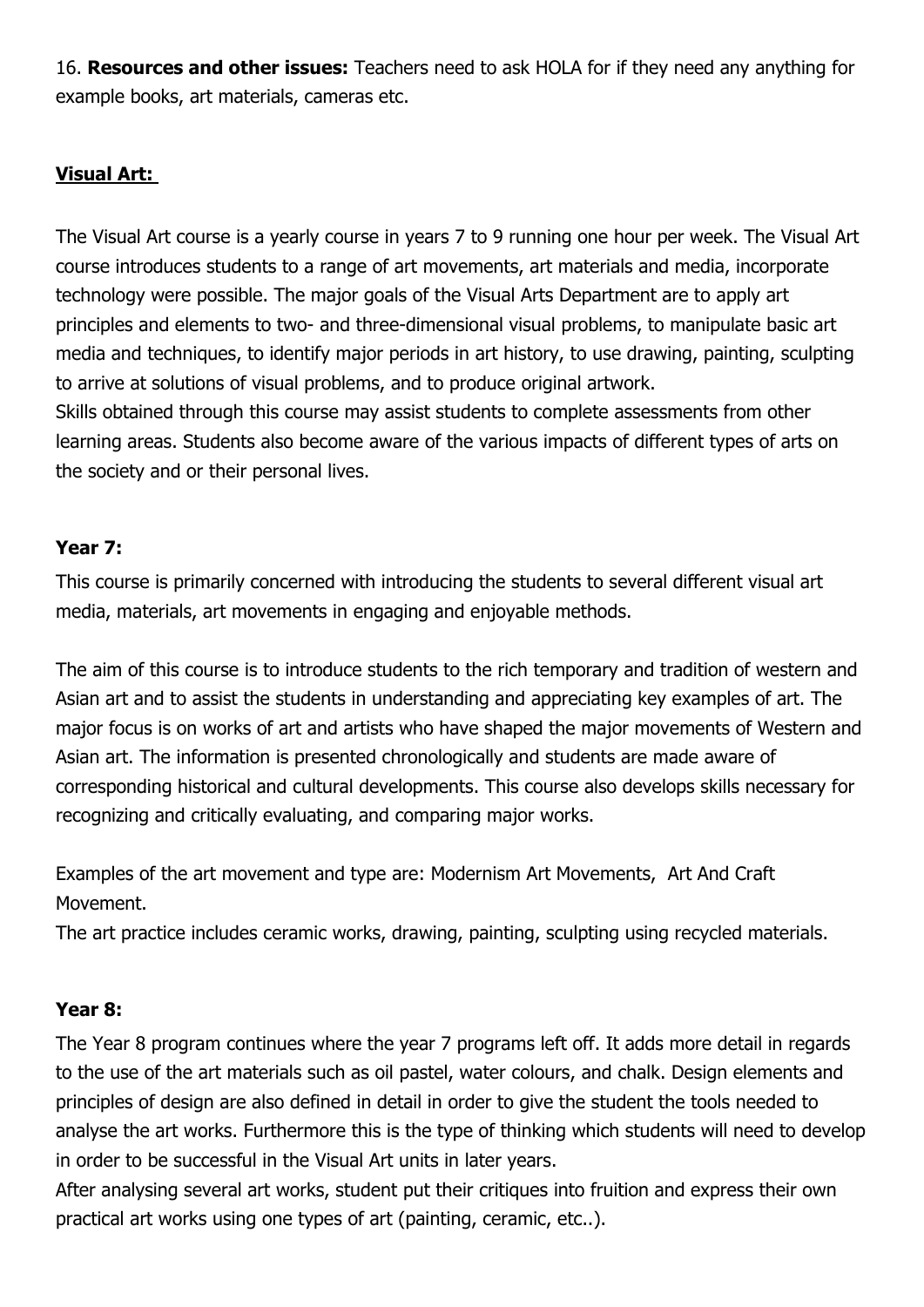### **Year 9:**

This year students will use their prior skills, they should be able to demonstrate some technical skill in handling various art media. The main goal of this course is to develop the students' awareness of the presence of design in all aspects of our environment and to help them recognize that design is the basic structure of art. Study and experimentation with various elements of design: line, shape, color, form, value, texture, and space help students recognize that these elements are the fundamental tools of the artists and designer. Students learn how to organize these various elements by following the general guidelines or principles of design: balance, unity, contrast, pattern, emphasis, movement and rhythm. Major emphasis is placed on learning how to combine both the elements and principles of design to achieve a maximum visual effect.

### **Year10 :**

The major emphasis of this course is to develop aesthetic appreciation and knowledge of the diverse forms and media used to meet the utilitarian needs of all societies. The student will explore three-dimensional and two dimensional art works using various materials in traditional and nontraditional constructive techniques. **Representative Objectives:** In accordance with his or her ability and capacities, the student grows in ability to:

- Manipulate a variety of craft materials and media.
- Apply the concepts of the art elements and principles to three-dimensional design.
- Respect the inherent qualities and limitations of natural and human-made materials.
- · Develop original ideas.
- · Value craftsmanship and self-discipline.
- Acknowledge that craft products reflect the values and beliefs of groups as well as individuals.
- · Recognize the impact of modern technology on the function and design of craft products.
- Develop objective aesthetic criteria that identify good design in craft products.
- Recognize that different social groups and cultures attribute diverse meanings to objects.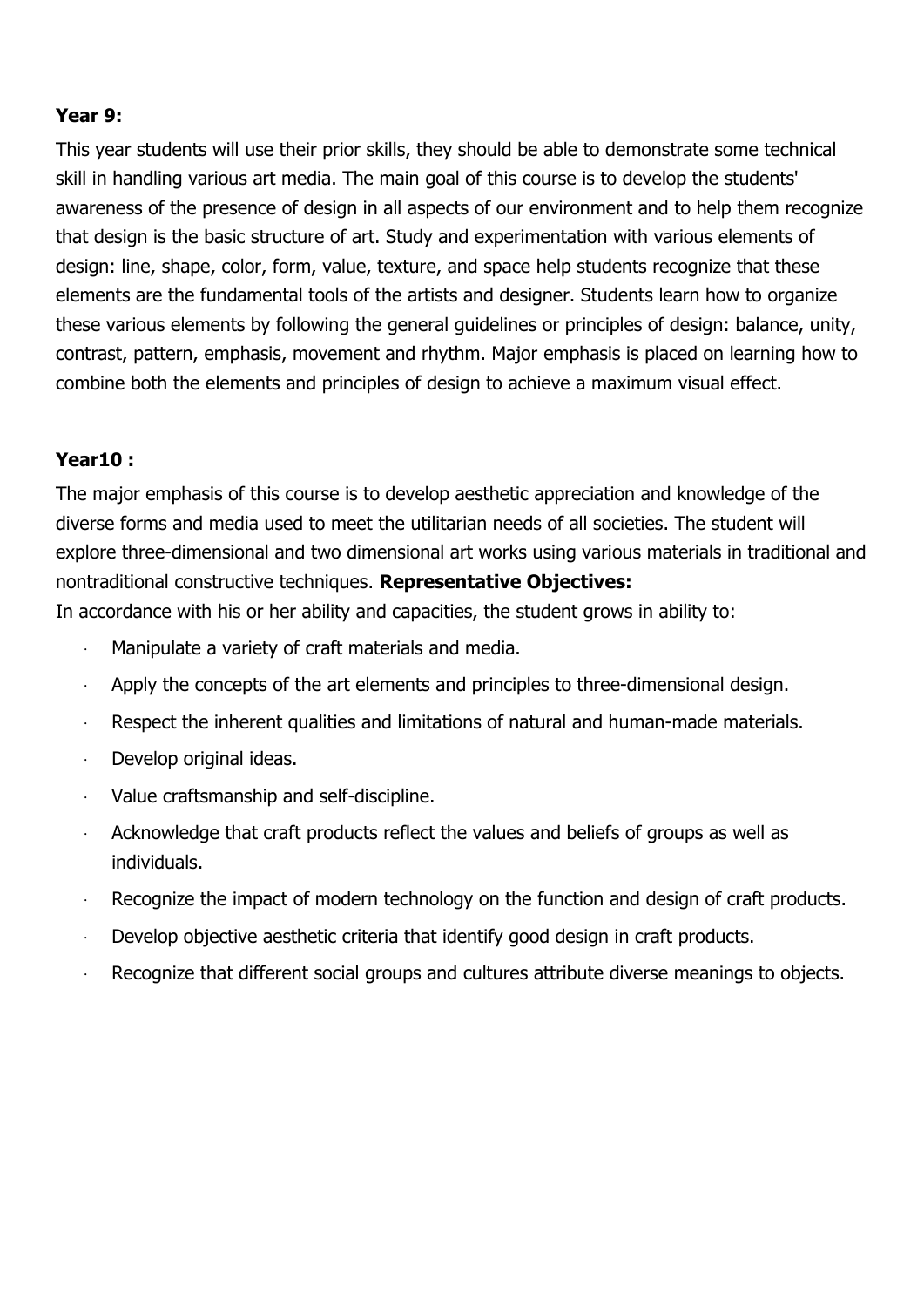### **Application of Basic Skills**

The student will use:

- Written language to document the process of their work.
- Using appropriate art terminology.
- · Organizational skills to complete a project within a given time limit.
- Research skills to identify historical styles and periods.
- · Observational skills to record the structural details and textural patterns of various natural and human-made objects.
- · Critical thinking skills to solve a three-dimensional visual problem and or two dimensional work.

Student should Use tools and equipment with care and safety.

### **Upper school:**

Students could choose Visual Arts General in year 11, and units 1C 1D in year 12 in 2015.

### **UNIT 1CVAR**

### **Unit description**

The unit description provides the focus for teaching the specific unit content.

The focus for this unit is **inspirations**. Students become aware that artists gain inspiration and generate ideas from diverse sources, including what is experienced, learned about, believed in, valued, imagined or invented. The breadth of this focus allows choice of learning contexts that are related to students' interests.

In this unit, students develop their knowledge and understanding of visual language and apply this to both art making and art interpretation. Through exploration, investigation and experimentation, they develop skills in inquiry, recording observations and manipulating media to create artworks in selected art forms.

Students, through research and/or first-hand experience of artworks and art making, actively engage in perception, research, reflection and response and consider the ways in which artists, past and present, have been inspired to develop artworks. They are given opportunities to present or exhibit their work, to describe their source/s of inspiration and to evaluate the process and success of their finished artworks.

### **Unit content**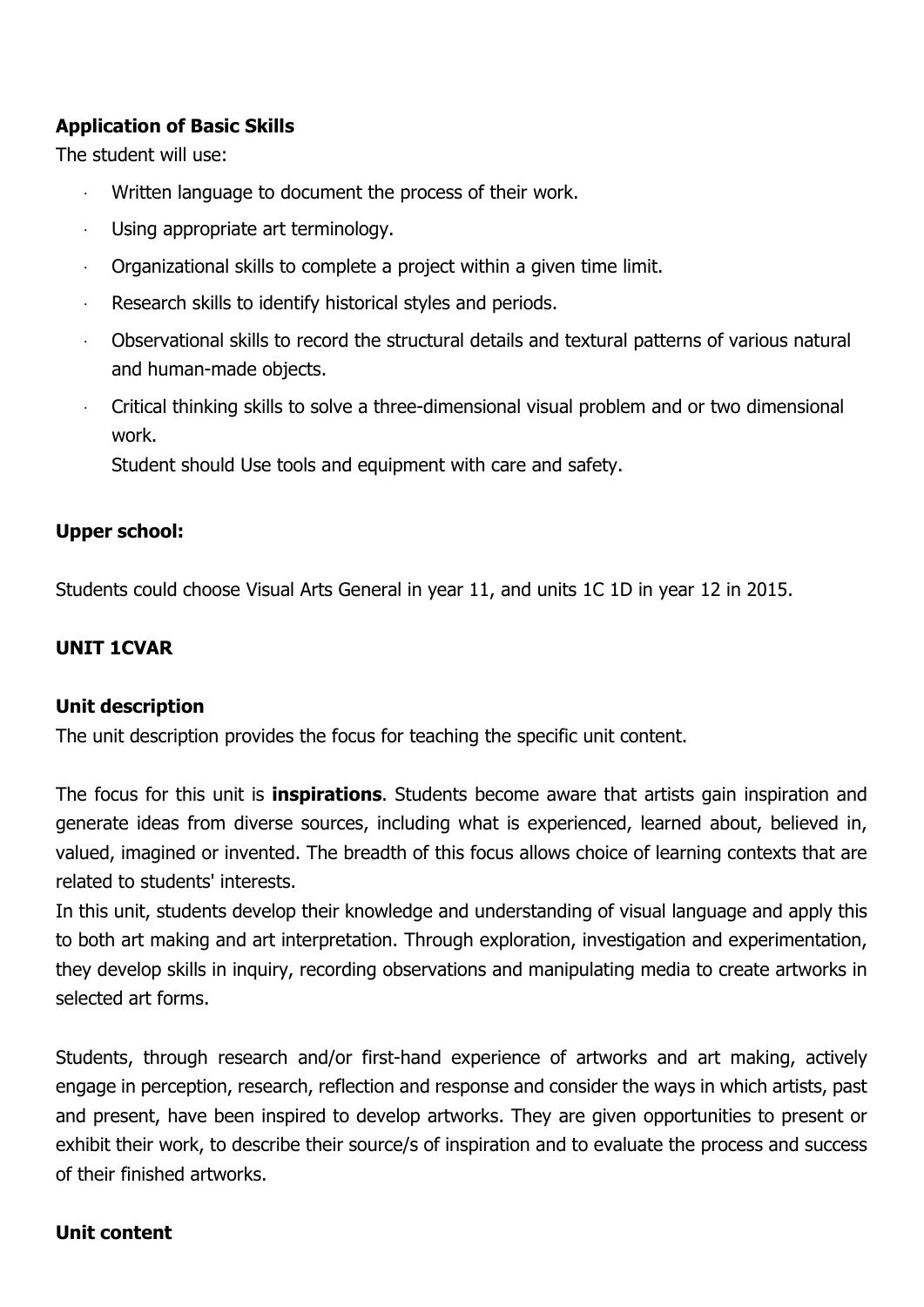This unit includes knowledge, understandings and skills to the degree of complexity described below:

# **Art making**

# **Inquiry**

- use direct observation, expressive and exploratory drawing to create artwork
- explore alternatives, experiment and make informed decisions about the development of artwork
- · organise information, research, plan and document design development process.

# **Visual language**

use strategies for developing visual language (elements and principles of art) in artwork.

# **Visual influence**

use inspiration from selected artists, genres, cultures and the immediate environment to develop artwork.

### **Art forms, media and techniques**

test materials, explore techniques and follow processes when developing and producing artwork.

# **Art practice**

- · experiment and selectively apply materials and skills to produce artwork
- make appropriate and considered choices when developing artwork
- · follow correct health and safety practices, respecting and acknowledging the work of others
- examine a variety of art forms and visual arts practices, referencing sources of information.

# **Presentation**

- · record and arrange work in progress
- display finished artwork with an audience in mind.

# **Reflection**

self-evaluate finished artwork using a given criteria and identify ways to improve.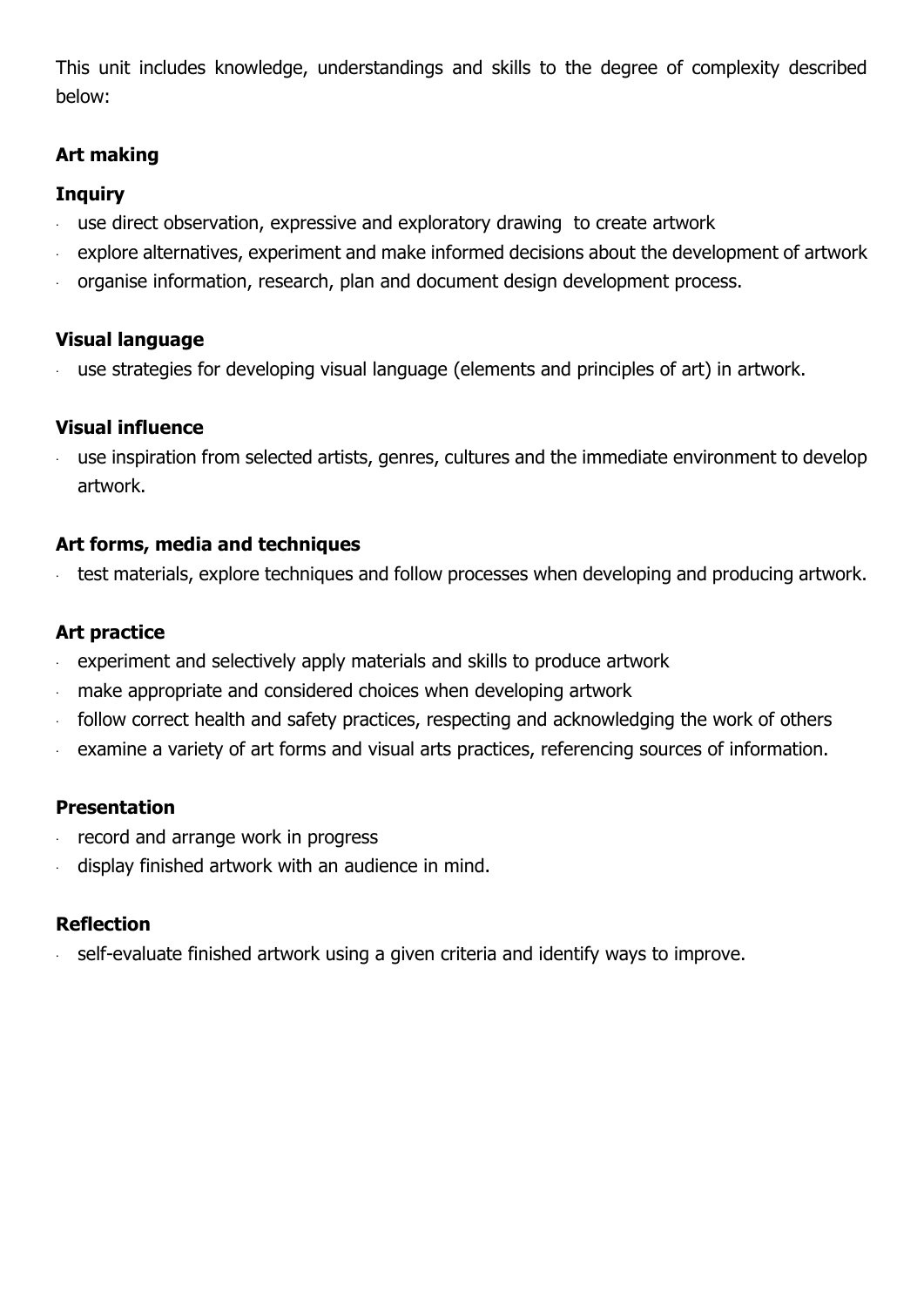# **Assessment**

School-based assessment

**Investigation** 

Production

Response

Unit 1 – Experiences

Unit description

The focus for this unit is experiences. Students develop artworks based on their lives and personal experiences, observations of the immediate environment, events and/or special occasions. They participate

in selected art experiences aimed at developing a sense of observation.

Students discover ways to compile and record their experiences through a range of art activities and projects

that promote a fundamental understanding of visual language. They use experiences to develop appreciation of the visual arts in their everyday lives.

Students acquire various skills using processes of experimentation and discovery. Imaginative picture making

is primarily concerned with experiences of the self and of the immediate environment, including aspects of

family life, social activities, communal occasions and other shared activities. Ample scope for free, imaginative interpretation and experimentation with materials is provided.

Unit 2 – Explorations

Unit description

The focus for this unit is explorations. Students explore ways to generate and develop ideas using a variety

of stimulus materials and explorations from their local environment. They use a variety of inquiry approaches, techniques and processes when creating original artworks.

When exploring ideas and approaches to art making, students investigate the work of other artists. They

learn to identify stylistic features of art forms from different times and places and explore ways to manipulate art elements and principles to generate, develop and produce their own artwork.

In developing subject matter for artworks, students explore ways to express personal beliefs, opinions and

feelings. They manipulate a variety of media and materials in a range of art forms, recording and reflecting

on their artistic achievements.

• concepts: a sense of place: myth and reality, objects or phenomena, illusion, symbolism,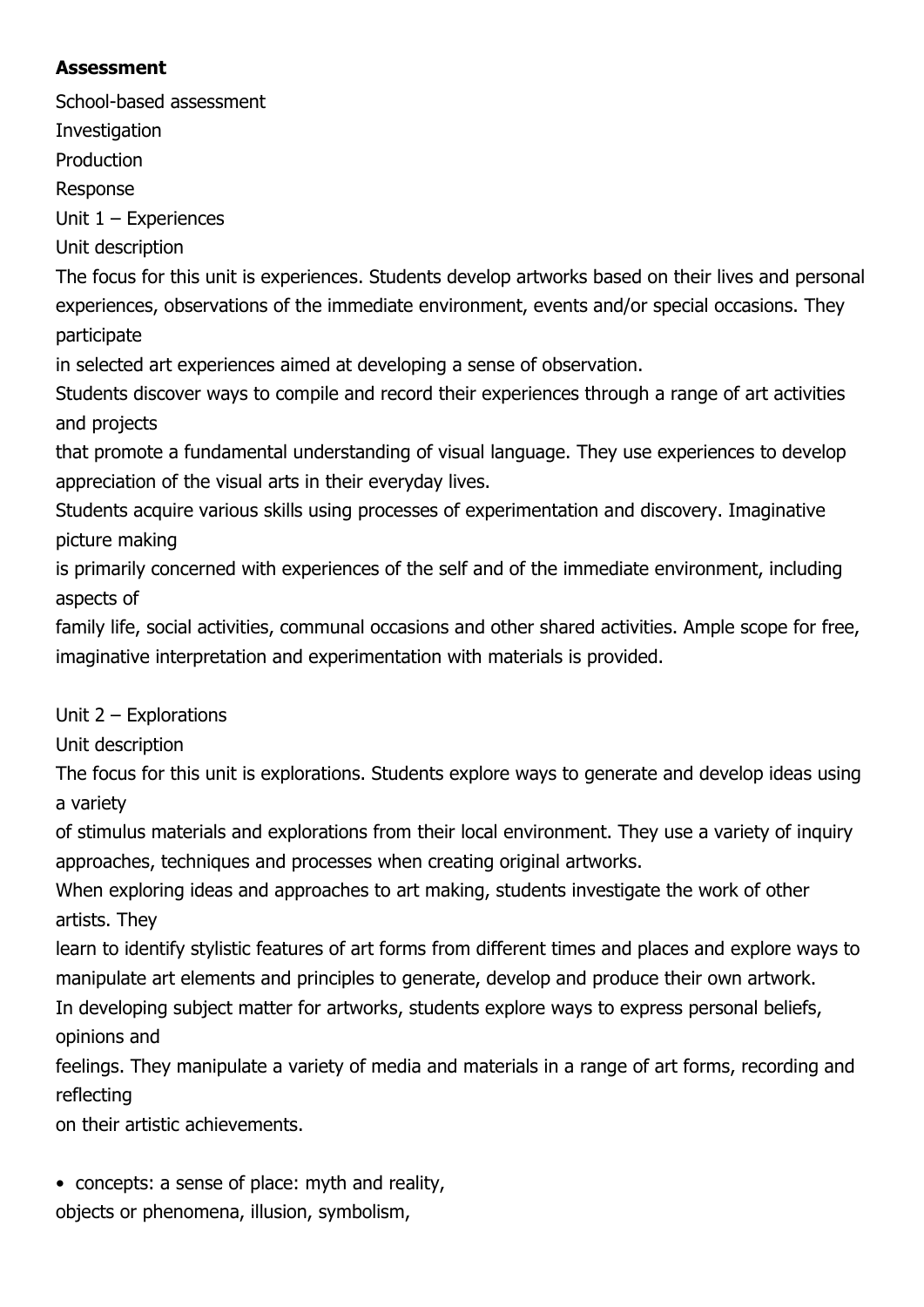dreams and imagination

• styles and approaches: postmodern, traditional and/or contemporary art practice, art as record, illustration, art styles and media use

• materials: fibre, glass, oil and acrylics, found objects, digital media

• meanings and messages: issues of personal interest and passion, exploration of universal issues such as poverty, comics, art as social comment, anatomical studies

• purposes: architecture, stage set, personal interests or passions, promotion, advertising. Unit content

This unit includes knowledge, understandings and skills to the degree of complexity described below: Art making

# **Inquiry**

• use observed, spontaneous and analytical drawings to develop artwork

• manipulate media and use a variety of investigative approaches to develop and produce artwork

• gather, collect and organise information, research and inspiration to plan and develop artwork. Visual language

• use visual language (elements and principles of art) in the development and production of artwork.

### **Visual influence**

• collect and use inspiration gathered from across a range of artists, genres, times and places in the development of own artwork.

Art forms, media and techniques

• explore materials, techniques and ways to combine processes in the development and production of artwork. Art practice

• experiment with materials, skills and processes to develop artwork

• follow correct health and safety practices, respecting and acknowledging the work of others

• examine a range of visual arts practices by selectively applying skills and processes to own artwork.

### **Presentation**

• organise, arrange and document developmental work

• display selected resolved artwork.